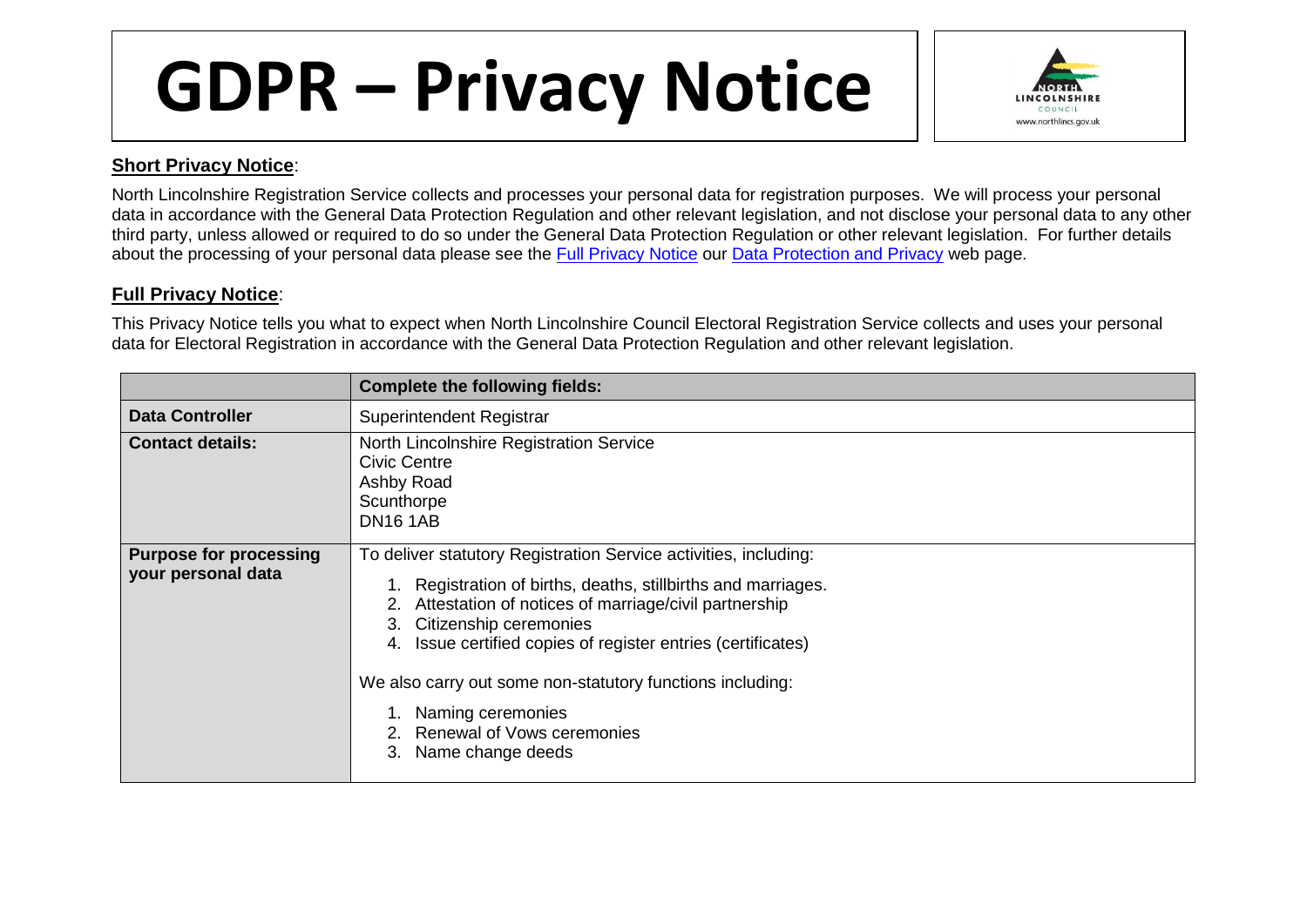| Will we use your personal<br>information for other<br>purposes?            | We will not process your personal data for any other purpose than that for which it was collected, without first<br>providing you with information on that other purpose and seeking your consent if applicable; except were we<br>are required to disclose your personal data in accordance with legislation for example in relation to the<br>prevention and detection of crime, counter terrorism, safeguarding, legal proceedings or to protect interests of<br>you or another.                                                                                                                                                                                                                                                                                                                                                                                                                                                                                                                                                                  |
|----------------------------------------------------------------------------|------------------------------------------------------------------------------------------------------------------------------------------------------------------------------------------------------------------------------------------------------------------------------------------------------------------------------------------------------------------------------------------------------------------------------------------------------------------------------------------------------------------------------------------------------------------------------------------------------------------------------------------------------------------------------------------------------------------------------------------------------------------------------------------------------------------------------------------------------------------------------------------------------------------------------------------------------------------------------------------------------------------------------------------------------|
| The Organisations acting<br>on our behalf to process<br>your personal data | None                                                                                                                                                                                                                                                                                                                                                                                                                                                                                                                                                                                                                                                                                                                                                                                                                                                                                                                                                                                                                                                 |
| The fair and lawful basis<br>for processing your<br>personal data          | Processing basis 1: The main basis for the processing of personal data is that it is necessary in order to<br>meet our legal duties (Article 6(1)(c) compliance with a legal obligation).<br>The laws which allow us to collect registration information are:                                                                                                                                                                                                                                                                                                                                                                                                                                                                                                                                                                                                                                                                                                                                                                                        |
|                                                                            | The Births and Deaths Registration Act 1953;<br>The Marriage Act 1949;<br>The Civil Partnership Act 2004;<br>Population (Statistics) Act 1938;<br>The Registration of Births Deaths and Marriages Regulations 1968;<br>The Registration of Births and Deaths Regulations 1986;<br>The Registration of Births and Deaths Regulations 1987;<br>the Civil Partnership (Registration Provisions) Regulations 2005;<br>The Immigration Act 2014;<br>The Social Security (Notification of Deaths) Regulations 2012;<br>Social Security Administration Act 1992;<br>Welfare Reform Act;<br>The Reporting of Suspicious Marriages and Registration of Marriages (Miscellaneous Amendments)<br>Regulations 2000;<br>Education Act 1996;<br>Council Tax (Administration and Enforcement) Regulations 1992;<br>$\bullet$<br>Local Government Finance Act 1992;<br>Representation of the People (England and Wales) Regulations 2001;<br>Representation of the People Act 1983;<br>Children and Young Persons Act 2008, and<br>National Health Service Act 2006. |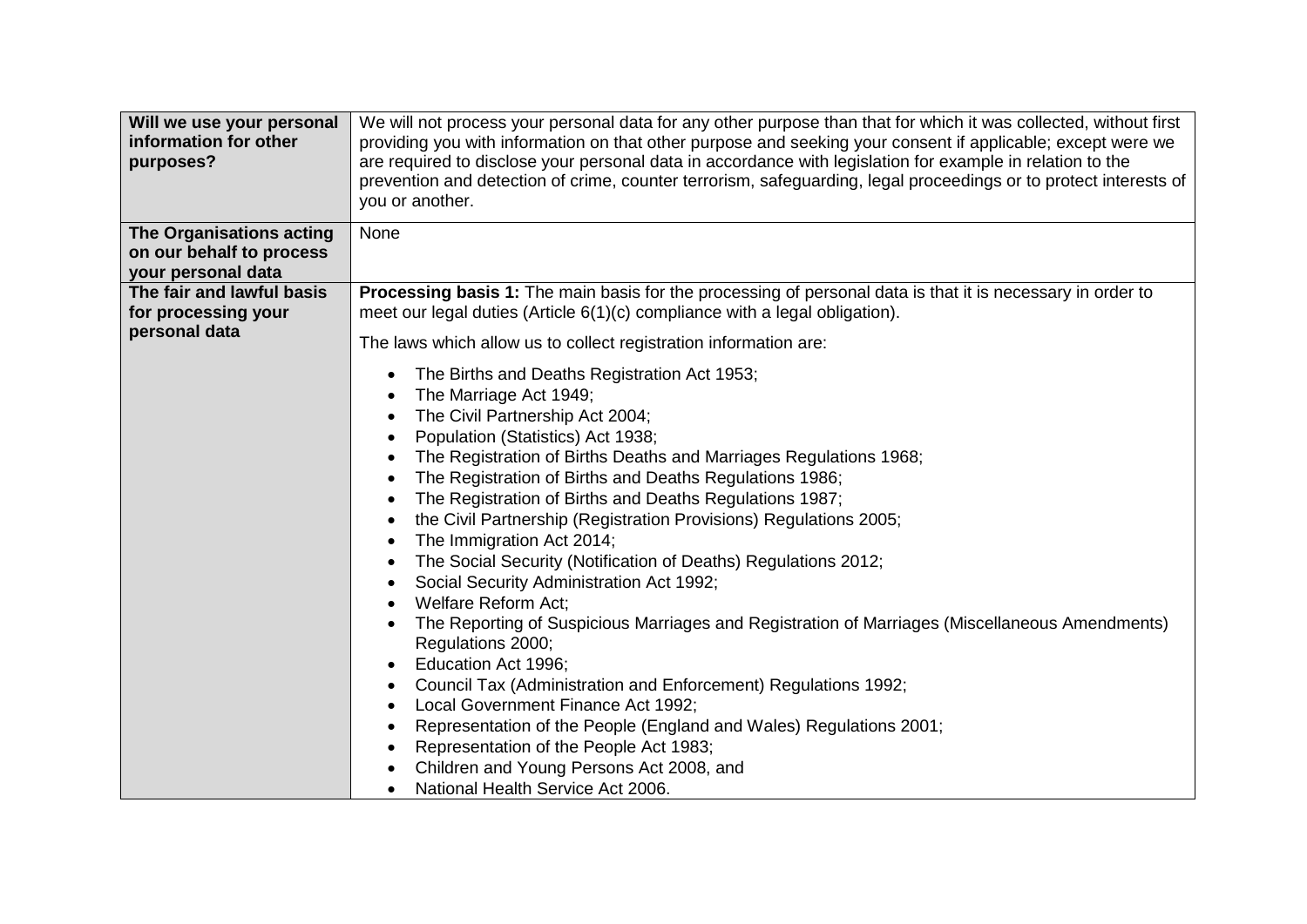|                                                                                      | Processing basis 2: Processing necessary for the performance of a task carried out in the public interest or<br>in the exercise of official authority vested in the controller (Article 6.1 e)<br><b>Processing basis 3:</b> The data subject has given consent to the processing of his or her personal data for<br>one or more specific purposes (Article $6(1)(a)$ ). This processing basis applies for the voluntary statistical<br>information asked for at registration<br>Special categories of personal data: processed on the basis of it is necessary for reasons of substantial<br>public interest, on the basis of Union or Member State law which shall be proportionate to the aim pursued,<br>respect the essence of the right to data protection and provide for suitable and specific measures to<br>safeguard the fundamental rights and the interests of the data subject (Article 9 2 g). This may be relevant if<br>you need to notify us of illness or access issues. |
|--------------------------------------------------------------------------------------|---------------------------------------------------------------------------------------------------------------------------------------------------------------------------------------------------------------------------------------------------------------------------------------------------------------------------------------------------------------------------------------------------------------------------------------------------------------------------------------------------------------------------------------------------------------------------------------------------------------------------------------------------------------------------------------------------------------------------------------------------------------------------------------------------------------------------------------------------------------------------------------------------------------------------------------------------------------------------------------------|
| Are you required to<br>provide the Council with<br>your personal data                | You are required by law to provide the minimum personal data necessary for us to register births, deaths,<br>stillbirths and marriages and to attest marriage/civil partnership notices.<br>We also collect some personal details used for making appointments to register events or to book<br>ceremonies. These may include:<br>Personal details-name, title, date of birth, gender. These allow us to contact you and are retained<br>until after the appointment or ceremony and then destroyed;<br>Contact data-address, email address, telephone numbers. These allow us to contact you and are<br>$\bullet$<br>retained until after the appointment or ceremony and then destroyed;<br>Image data if we are taking photographs during an event and you have given us formal consent to use<br>these images, they may be displayed on our website or facebook page, and<br>Payment card details-these are destroyed once the payment has been approved.                               |
| Does the processing<br>involve automated<br>decision-making,<br>including profiling? | <b>No</b>                                                                                                                                                                                                                                                                                                                                                                                                                                                                                                                                                                                                                                                                                                                                                                                                                                                                                                                                                                                   |
| Can you withdraw your<br>consent for processing?                                     | Yes, where personal information is being processed on the basis of consent.<br>However, you have a statutory duty to provide information for registrations of births, deaths, stillbirths and<br>marriages and for the attestation of marriage/civil partnership notices. You are unable to refuse to give the<br>information or withdraw it.                                                                                                                                                                                                                                                                                                                                                                                                                                                                                                                                                                                                                                               |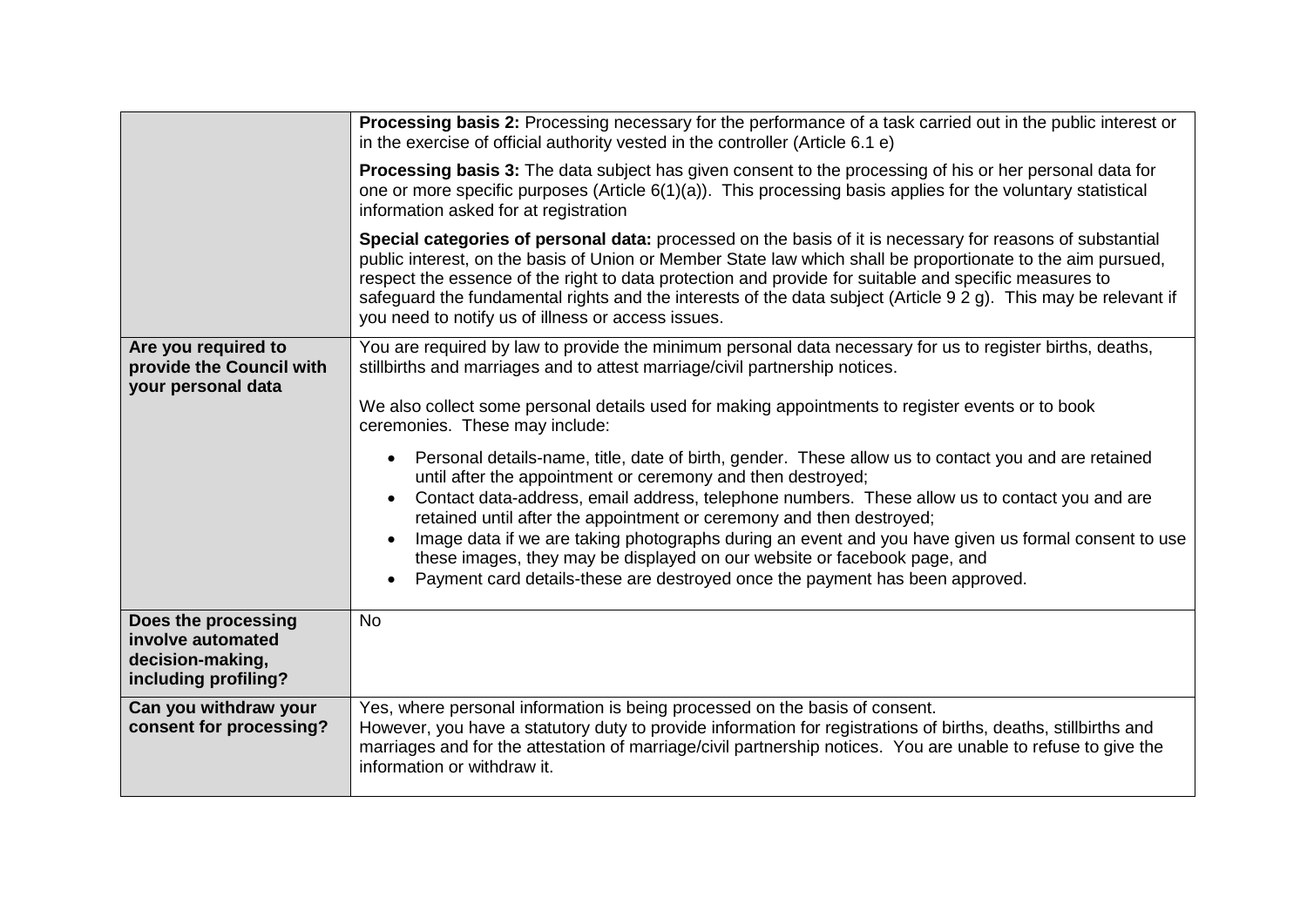|                                                         | As part of the registration process you will be asked for your consent to provide voluntary statistical<br>information. This is used by the Office for National Statistics (ONS). If you later wish to withdraw consent for<br>this, you must contact ONS directly.                                                                                                     |
|---------------------------------------------------------|-------------------------------------------------------------------------------------------------------------------------------------------------------------------------------------------------------------------------------------------------------------------------------------------------------------------------------------------------------------------------|
| Who we will share your<br>personal data with            | A copy of any register entry will be provided to any applicant, provided that they supply enough information to<br>identify the entry concerned and pay the appropriate fee. The copy may only be issued in the form of a paper<br>certified copy (a "certificate"). An application for a certificate may be made to either the Local Register Office<br>or to the GRO. |
|                                                         | Additionally, confidential information for statistical purposes which you are required by law to give to the local<br>registration officer, and other information provided voluntarily, will be passed to ONS for the preparation and<br>supply of statistics.                                                                                                          |
|                                                         | As well as providing certificates, local registration officers and the GRO may make registration information<br>available to other organisations, for the following purposes:                                                                                                                                                                                           |
|                                                         | Statistical or research purposes;<br>$\bullet$<br>Administrative purposes by official bodies e.g. ensuring their records are up-to-date, and<br>Fraud prevention or detection, immigration and passport purposes.                                                                                                                                                       |
|                                                         | For further information on data held by the Registrar General visit:                                                                                                                                                                                                                                                                                                    |
|                                                         | https://www.gov.uk/government/publications/ips-privacy-policy                                                                                                                                                                                                                                                                                                           |
|                                                         | Staff at this local registration office will be able to provide further information on data held by the registration<br>service.                                                                                                                                                                                                                                        |
| <b>Transfers of personal</b><br>data to a third country | Not routinely disclosed or transferred to recipients outside of the UK.                                                                                                                                                                                                                                                                                                 |
| How long we will retain<br>your personal data for       | Your personal data is retained in accordance with our legal obligations, which are set out in our retention<br>schedule.                                                                                                                                                                                                                                                |
| What are my rights in                                   | You have the right to be informed about the collection and use of your personal data and to access some                                                                                                                                                                                                                                                                 |
| relation to my personal<br>data?                        | personal data we hold about you; to request we rectify or erase your personal data; to object to or restrict<br>processing in certain circumstances; and a right of data portability in certain circumstances.                                                                                                                                                          |
|                                                         | The Freedom of Information Act 2000 (FOI) does not, however, cover information held by registration officers.<br>This is because:                                                                                                                                                                                                                                       |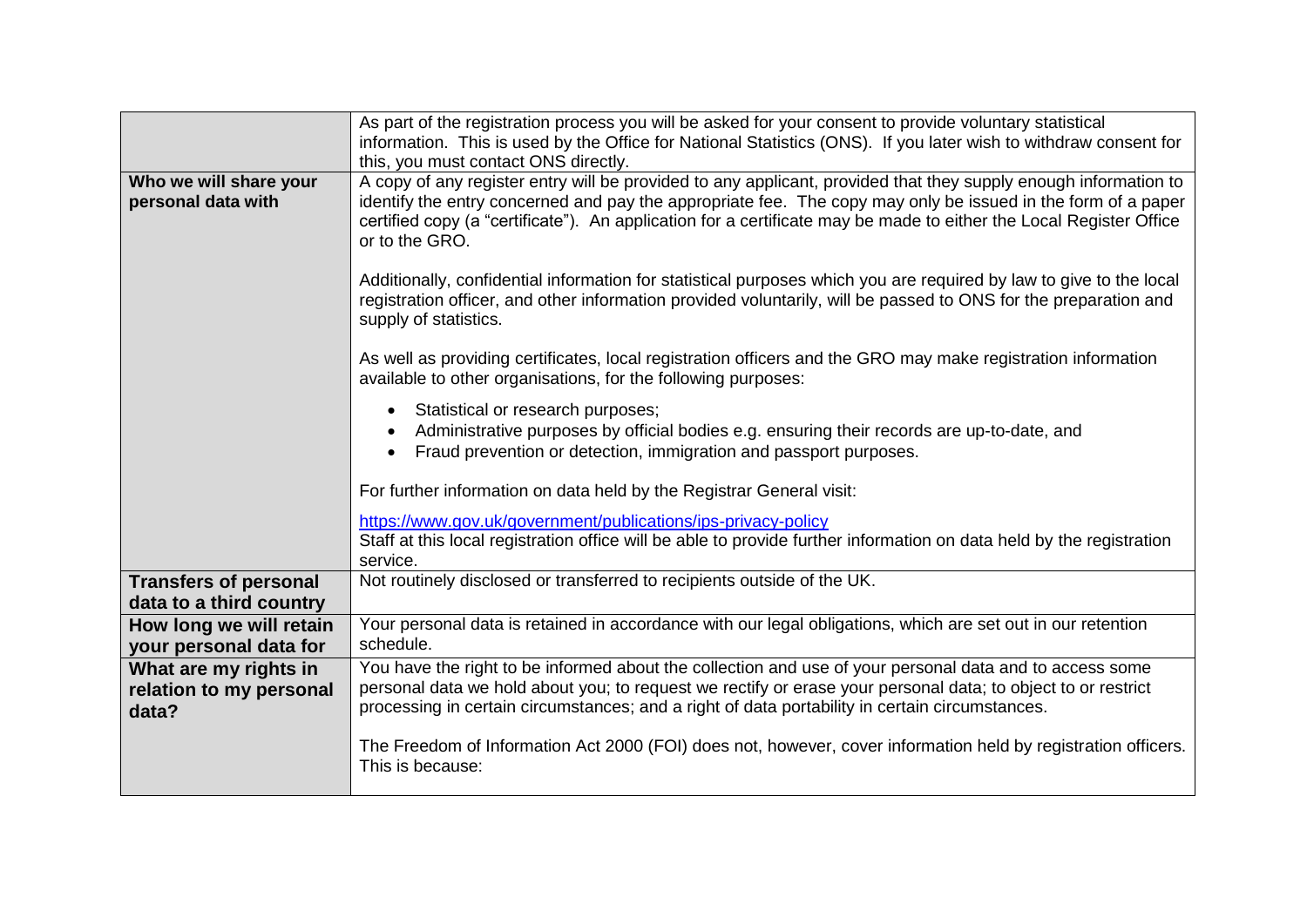| The FOI Act only applies to information held by "public authorities";<br>$\bullet$                                                                                                   |
|--------------------------------------------------------------------------------------------------------------------------------------------------------------------------------------|
| "Public authorities" under the FOI includes local authorities, the Registrar General but not registration                                                                            |
| officers;                                                                                                                                                                            |
| Registration officers carry out duties such as the registration of marriages under obligations placed                                                                                |
| upon them in registration law (the Marriage Act 1949). The duty is not placed on the local authority, or<br>on the Registrar General, but on them as individuals;                    |
| Information collected by registration officers in pursuance of these statutory duties is not held by the<br>$\bullet$                                                                |
| local authority, but by registration officers. It is not therefore subject to disclosure under the provisions                                                                        |
| of the FOI Act (as registration officers are not covered by the provisions of the FOI act – as detailed                                                                              |
| above), and                                                                                                                                                                          |
| The fact that registration officers are local authority employees does not affect the position under                                                                                 |
| which they still carry out those particular functions.                                                                                                                               |
| 'Registration officers and anyone who acts on their behalf in carrying out statutory registration duties are                                                                         |
| outside the provisions of the Freedom of Information Act 2000. Superintendent registrars and registrars are                                                                          |
| not a public authority as defined in the Act and, therefore, are not subject to its provisions. Data held by them                                                                    |
| - including information held in birth / death / marriage registers [ delete as appropriate ] - is thus not subject to<br>disclosure under the FOI Act'.                              |
|                                                                                                                                                                                      |
| Personal contact information and civil partnership information held locally does fall within the remit of an FOI                                                                     |
| request because the statutory responsibility for holding the data lies with the local authority and not with an                                                                      |
| individual post holder. Data concerning the approval of premises for marriage/civil partnership also falls<br>within the remit of the FOI as it is a local authority responsibility. |
|                                                                                                                                                                                      |
| Any data held/published as management information (e.g. number of weddings carried out in the financial                                                                              |
| year) is likely to be within the scope of the FOI since it could be argued that this information is held by the                                                                      |
| local authority as well as the registration officer.                                                                                                                                 |
| In all cases in which information is held by the local authority, exemptions to the FOI Act may apply and these                                                                      |
| should be considered by the authority in the usual way.                                                                                                                              |
|                                                                                                                                                                                      |
| More information on your rights can be found on our website                                                                                                                          |
| http://www.northlincs.gov.uk/your-council/information-and-performance/information-                                                                                                   |
| governance/dataprotection/                                                                                                                                                           |